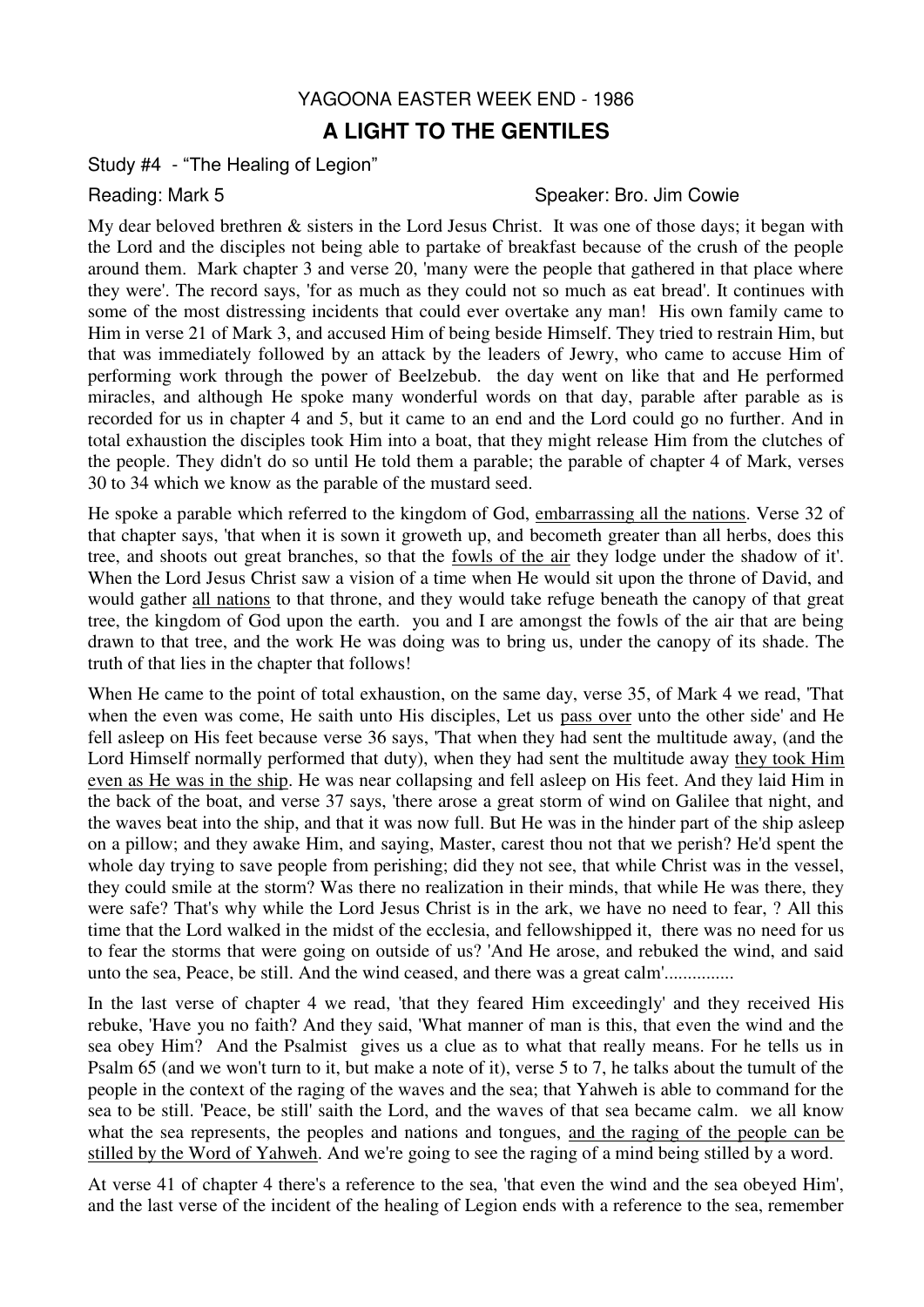that? The last words that our reader read from verse 21 of chapter 5 says, 'that He was nigh unto the sea', and we'll make more of that in due time. Even though He was exhausted, He knew where He was going, He knew what He was doing, and He knew what He would meet on the other side. they came in verse 1 of Mark 5, unto the other side of the sea, into the country of the Gadarenes. And when He was come out of the ship, immediately there met Him out of the tombs a man with an unclean spirit (more of him in a moment).

But first of all, let's get our facts straight, about this country of the Gadarenes. Our theme for this weekend has been 'a light of the Gentiles' and this was a Gentile region. Gardara was the capital of Perara, one of the tetrarchys of the Roman Empire in that area. Gardara was the city situate about six miles from the lake, a capital of ten cities in fact, which had a large Gentile population. The area was called Gardara but there are those who think it goes right back to the times of the Gergesites, because in Matthew we read, Matthew 8:28, we read 'that this area was also called the country of the Gergesenes', said to be related to Gergesa, which is said to have come from the Canaanitish word 'gergeshites'. Whether this is the case or not, it's quite plain that the country of the Gadarenes was a Gentile area both by origin and by the fact of its present population. It was almost Gentile and the region itself was called Decapolis (have a look at verse 20); 'He departed, and began to publish in Decapolis how great things Jesus had done for him'. Now Decapolis means 'ten cities', deca=ten, capolis=city, and the ten cities of that region which were all around the lake of Galilee were all Roman cities established about B.C.65. They were established to promote the interests of the Roman Empire, which of course, was growing from that time onwards in that region, and ensconced in that area were many thousands of people of different origins. They were Latins, and you're going to meet one in a moment, who adopted a Latin name even though he probably was a Jew; he adopted that name, so that he might represent the people in that area.

You say to me, 'is there any extra proof?' Yes, there is; come back with me to Matthew chapter 4; where in Matthew 4 we read in verse 12, 'Now when Jesus had heard that John was cast into prison, he departed into Galilee, And leaving Nazareth, he came and dwelt in Capernaum, which is upon the sea coast, in the borders of Zebulun and Naphtali: That it might be fulfilled which was spoken by Isaiah the prophet, saying, The Land of Zebulun, and the Land of Naphtali, by the way of the sea, beyond Jordan, Galilee of the Gentiles; The people which sat in darkness saw a great light; and to them which sat in the region and shadow of death light is sprung up'. And look at verse 25, 'And there followed Him great multitudes of people from Galilee, and from Decapolis, and from Jerusalem, and from Judea, and from beyond Jordan'. But there were many people that followed Him from Decapolis, and I believe that many of them were Gentiles! And Jesus knew who He'd meet when He crossed the lake, and who did He meet?

Mark 5 verse 9, 'And Jesus asked him, What is thy name? And he answered, saying, My name is Legion: for we are many'. Now he was a representative man and as I said, he might well have been a Jew, he might have been a Gentile. It doesn't really matter, what matters is that he had adopted a Gentile name, and it was a representative name because 'Legion' is a Latin word that means 'many', and in fact it was the word chosen by the Romans to represent a division of their army. Do you know how many men there were in a legion? Yes, there was 6,000 men at least, in a Roman legion. 6,000, and 6 is the number of man and 1,000 is the number referring to a family, so here was the 'family of man' represented in one man. there has been 6,000 years of human history in which Yahweh has been taking out of the nations, a people for His Son. Have you got the idea of it? The Spirit through Mark is trying to tell us, that here is a man that represents all men, and he was found in the Gentile area, in the company of the Gadarenes. We can see that point, and yet we can't see ourselves in Legion, but we will see in the condition of that man and the state of his mind, ourselves before we came in the truth. And we will appreciate what has been done for us, by the Work of the Son of God, that by a word, so to speak, we have been healed from the tumult of the storm that had been going on in our minds, or was going on in our minds, before our conversion.

And the words 'Peace, be still' means the storm's been calmed, and we're going to see, just who that man was, that came miraculously across that lake that night. And like Legion, we will no longer be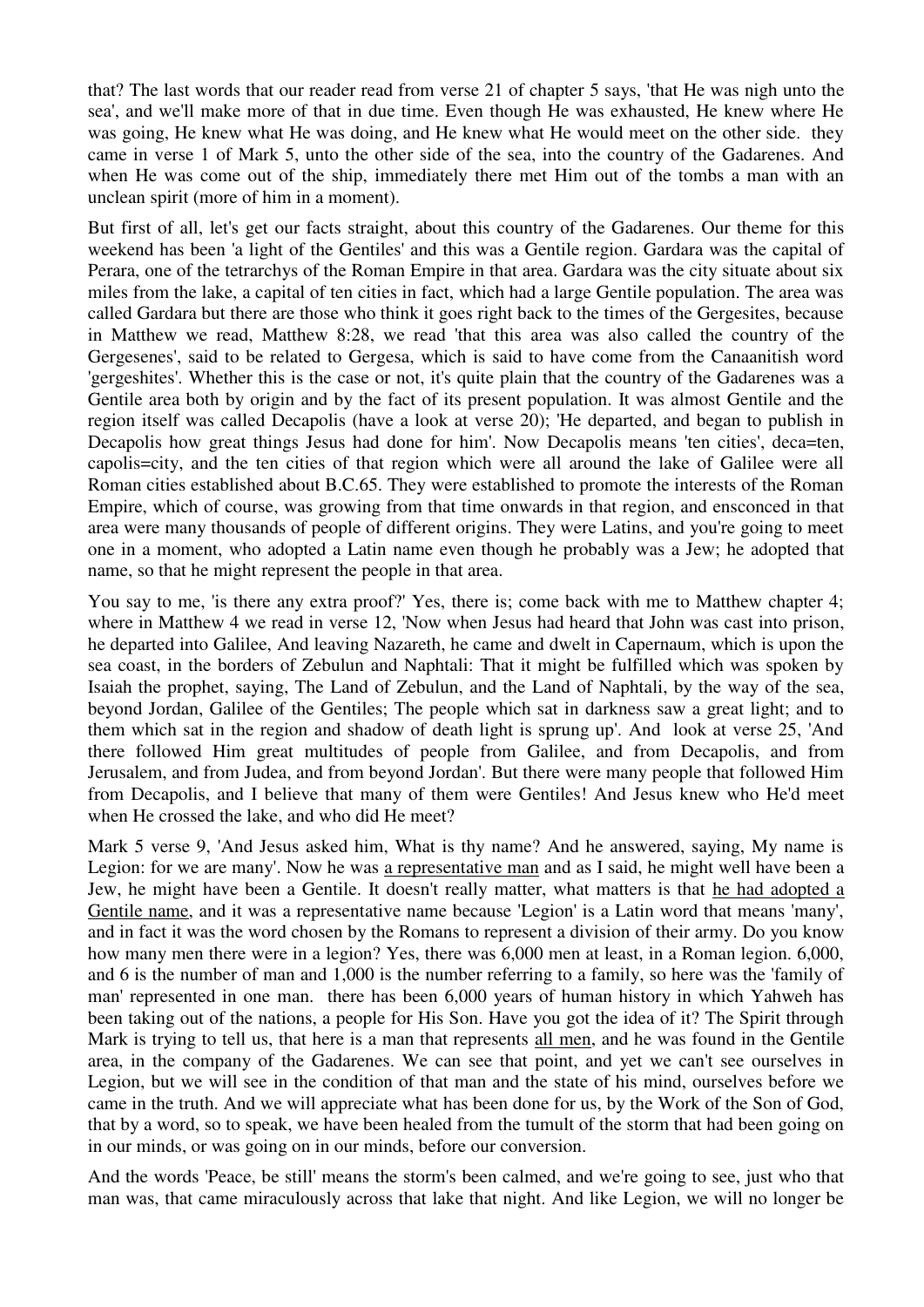amazed as to what it was that brought that ship through the storm, where the others might turn back or maybe even sink, that night. We'll see what it was that brought the sea of nations, on that occasion, to seem like a sea of glass. that's our theme for this morning, and I want you to see in Legion, to go back in your minds before you came into the truth, in whatever state that was, having been raised as a Christadelphian or having been 'plucked from the world', it doesn't matter, we all went through this in some way; and we begin to appreciate that then, when we go through this record of Legion.

In verse 2 of Mark 5, we read of him, 'And when he was come out of the ship, (about a half hour later) that immediately Legion was there on the banks of the lake of Galilee ............. how many times had he made that journey to the shores of that lake? It says in verse 2 that 'he came out of the tombs', and Gadara of course, was the area of very high and lofty mountains; they were Palestinian mountains and the ones upon which Legion had his habitation, were mountains which ran down steeply into the lake. They ran straight down like the sides of a grave, and in fact, they had used the side of that mountain for the purpose of burying people. They were good for nothing else! but the cuts out of them, the catacombs, the graves, into which they threw the dead bodies, an ideal place for a derelict, and that's where Legion had his abode! you and I use to live with him; you and I use to live amongst the dead, and we were taken out of the tomb from among the dead and brought into the presence of the Son of God. And here he was, standing before Him; and what was his problem, ?

Verse 2 says that he 'had an unclean spirit'; now we all know that that means a spirit of insanity. I won't go into lengthy explanation about that because we accept that; it means a spirit of insanity; his mind was deranged in some way. Now before you and I came to the truth and recognized who that man was in His fullness, we, too, were deranged of mind. We had an unclean spirit; now spirit is the word that is used for disposition , a way of thinking and when you have an unclean way of thinking, it means that you have a 'lawless mind', and the lust of the flesh, and the lust of the eyes, and the pride of life, dominate your thinking, and therefore, dominate your way of life. And what you do is a result of the lawlessness of your mind. And that's why you're amongst the dead; we all know what it is to be driven by fleshly thinking. And when that sort of thinking dominates your mind and you do know something about truth .............. and we all went through that, in one degree or another!

Let's read on in verse 3, 'who had his dwelling among the tombs' (he was dead while his body lived) and you, says Paul, 'who were dead in trespasses and sins. Ephesians 2:1, 'have been made alive', how? 'by the Words of His grace'. that was our state, but moreover in that state, 'no man can bind us, no, not even with chains'. And when the Law was brought to bear, we rebelled against it, as Paul says in Romans 7, 'when the commandment came, lust rose up within him, and rebelled against that commandment'. You can't hold the Gentiles in chains; by Law? what man can be harnessed by Law? by Law alone? there's got to be more than that, doesn't there, in the truth? For those that live by Law, live by a lie! because there's a raging storm going on in their minds, and they might appear to be calm outside, but that storm continues within. Law only incites sin, hence the Jewish nation were bound in a prison house of their own making; but they didn't realize that the Law was a schoolmaster to bring them to Christ, that they might be released from its clutches, and live in newness of life in Him. Not by Law but by the Spirit of a new way of thinking here was a man who was.... who they tried to bind with chains and fetters and they had taken him in his calmer moments, (and they were calmer moments when he wasn't a raging mad man), and they took him and bound him in chains and tried to hold him down, and the record says, 'because he had been often bound with fetters and chains, and the chains had been plucked asunder by him'.

He'd torn them to shreds and threw them away, and the fetters of iron were of no consequence to him, 'neither could any man tame him'. The word 'tame' there is only used three times in the New Testament; the other two occurrences, James chapter 3 verses 7 and 8, 'the tongue can no man tame'. Any man who can bridle the tongue is capable of bridling the whole body' (ever achieve that? I haven't, you haven't, no one has except Christ) We can't hold our tongues still, especially in my case, you can't hold it still, ; if we could we could bridle the whole body. We'd have total control of ourselves, and here was a man that no man could tame; and the flesh unbridled can't be tamed by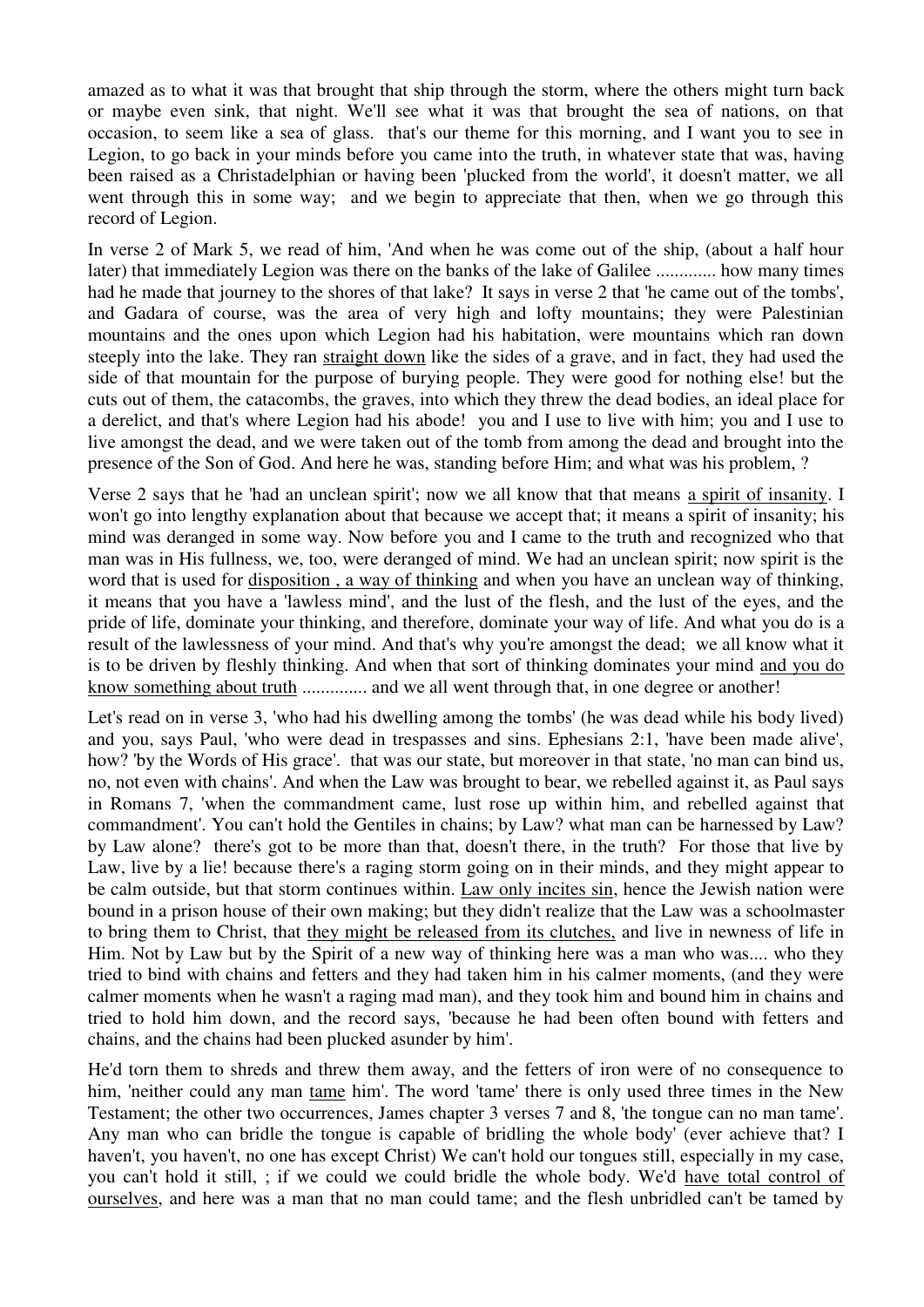Law. It only can be crucified by Spirit! He was a man who had your problems and my problems, that's why he's called Legion; 'we are many'; every man could see himself in this man, and always, night and day, it was endless. Night and day he was in the mountains and in the tombs among the dead; he knew something about the truth; he had seen with his eyes the miraculous events of the night, of the storm. He knew who the One was that had come across that lake in the boat; because he heard a report, and we shall see in a moment he had a conception of Jesus Christ, that put the Jews to shame. he wasn't a total maniac in the sense of not being capable of thinking, as we shall see, he was quite capable of thinking, and making sense of things. But his mind was seriously deranged in some way. Perhaps with a dreadful schizophrenia which at times, made it impossible for him to be restrained by anything at all.

Now, that's a very classic example of what you and I were like before we came to the truth. There were times when we were calm and there were times when we raged like a storm; you know they call it, they call it 'having a rage', to let your flesh go and let your hair down, and do what your flesh wants to do; that's a rage! Very interesting term because that's exactly what was happening to Legion; the storm of his spiritual insanity was raging in his mind. because of his torment, he spent his time, night and day, crying, cutting himself with stones; can you imagine that? You know, with people who have a deranged mind, there are no veneers; as the scripture itself says, 'those with unclean spirits or those who were insane, knew Christ; they knew who He was. Do you know what that means? It means that when the spirits conceived that Jesus was greater than an ordinary man, and they heard that He claimed to be the Son of God, they were prepared to come out and confess that that was the case! Whereas the other Jews, ordinary people, who were in possession of their faculties, also knew deep down in their heart, that this was in fact, Messiah. But because they were not prepared to accept Him as such, they held their true feelings down, and suppressed them. They put on a front which said, we don't believe that you're Messiah, but in their hearts they really knew that He was, but the deranged mind wouldn't do that! That's what it means when it says, 'the unclean spirits knew Him', and declared who He was. It is true, isn't it? We know by our experience; it's quite true, that people with a deranged mind have no veneers; what is in their heart just pours forth, there's no subtlety about them, and that's what this man was like. he understood the cause of his torment; with a storm going on in his mind, he knew it to be a problem that belonged to his body. And his body was driving him, and his mind was working out ways and means of giving the body what it wanted. An unclean spirit that fed the flesh; ever been in that state? That was my state before I came to the truth, regardless of the fact that I was raised in it. And you know what that was like! In that state Legion was cutting himself with stones; can you imagine him taking a stone, not a knife, even a knife would be difficult, but a stone, and cutting himself with it, and crying out 'Ahaaaa! Can you imagine the scene? Night and day it went on! for year after year; no wonder they tried to bind him with chains and to lock him away.

And when I was coming into the truth and when you were coming into the truth, and your eyes were in a stage of being opened, to see the real issues of life, and what God required of you you came to realize like Legion, that your real problem was this body! and as it were, we began to 'cut it' with stones, because we saw it as being the key to our problem. But we weren't quite ready in the mind to crucify the flesh with its affections and lusts, and neither was Legion!

Look at the record, verse 6, 'But when he saw Jesus afar off, he ran' (he was urgent zealous, to be in the presence of that man) Here perhaps, was the answer to his problems, and yet there was a reluctance in him. It says that 'he worshipped Him' and crashed with his feet before the feet of the Lord, prostrating himself in His presence. 'And he cried with a loud voice" as a deranged mind probably would; he was no further away from the Lord, than this lectern is from me. Yet he cried with a loud voice, 'What have I to do with thee, Jesus, thou Son of the most high God? I adjure thee by God, that thou torment me not'. Now, you look at that verse; this man is suppose to be a total raving maniac, isn't he? This man here, is suppose to be a raving maniac, and yet he knew that Jesus was the Son of the most high God. Not many Jews would admit to that; but they might have known it! He knew about oaths of adjuration, 'I adjure thee by God'. Where did he get that from? Exodus? He must have known something about oaths; he understood that God wasn't just God, He was the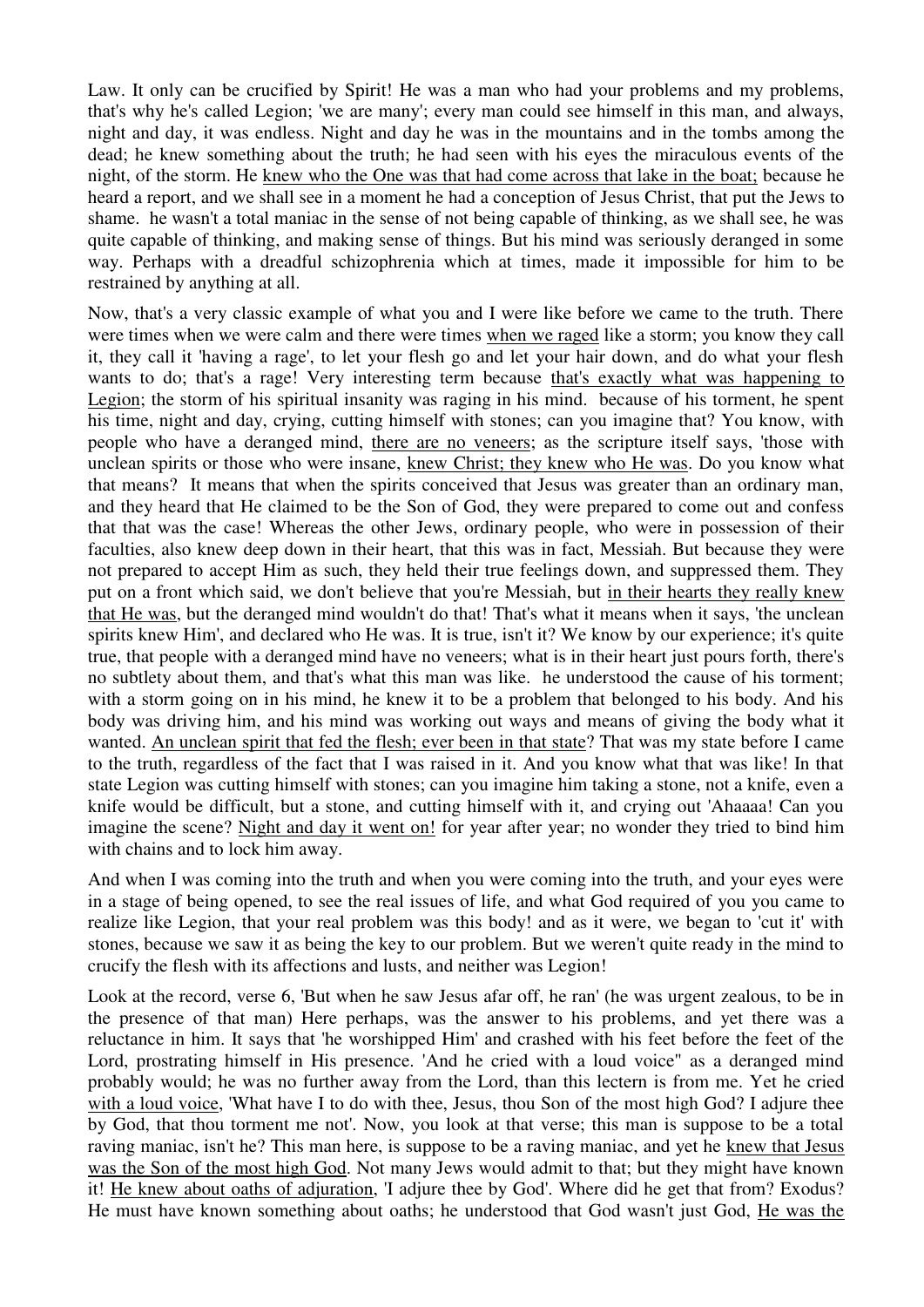most high God. Now you put that together, and what you've got is no maniac; not a mind that is unable to receive impressions or to understand certain things. What you've got is a mind that could perceive, but a mind that was at times, torn asunder by derangement, probably schizophrenia. And are we not at times two people instead of one? Are there not two people lurking around in the same body, the one that we present to our brethren and the one that God sees in private? When we go back and become the old man again, when we ought to have left it behind in the grave? And was it not true, that as we came to the truth especially those who came from the world, who had on board, all the things that the world offers, who use to enjoy the things that the world would give them, and yet could see in that, a vanity and an emptiness that caused them to be tormented. And when they came in the truth and they saw the rising light of a new day before them, and the truth began to make an impression upon them; they were drawn to that light because they saw something in it that was quite miraculous, even as Legion had looked down from the mountain and saw the miracle of that night upon the lake. But as they came to the Lord Jesus Christ they too like Legion, experienced the torment, because they understood that the closer they came to Him, the more they were required to sacrifice, that they might stay near Him.

Isn't that true? 'I adjure thee by God, that thou torment me not'; he wasn't quite ready for full commitment and no man ever is! There are very few people who are Gentiles today, and Israelites, indeed, tomorrow; it takes a time for us to jettison the baggage of the world, and fully commit ourselves to life in the truth, so that we have no other interests at all, apart from those that are related to the truth! And this man was going through that torment, and his problem is pointed out in verse 8, for He said unto him, 'Come out of the man, thou unclean spirit'; that was our problem! The reason we had the torment as we came nearer to Christ was that we weren't quite ready at that stage to abandon fleshly thinking! We had to get our minds changed; we had to have the unclean disposition that is naturally there, overcome by the power of the Word, and when the Word took over we could then jettison the baggage of the world. That was Legion's case and that is our case, and I'll guarantee you this that there are some unbaptized people here today, young or old, who are going through that right now! Not unusual, it's happened to everyone of us.

Have a look at what goes on in the record. The Lord commands, 'Come out of the man, thou unclean spirit' (you've got to lose that unclean way of thinking). And He asked him, What is thy name? And he answered, saying, My name is Legion: for we are many', and when the flesh rules we are many men, are we not? We can be like any man; we ought not to be surprised at the problems that overtake brethren, who appear on the surface, that they would never ever indulge in those things; and then we find out they have! You and I can be like any man; (swine that have been washed can return to wallow in the mud, and a dog to its vomit), no problem let the mind go and that's the consequence!

And so in verse 10, 'And he besought Him much that He would not send them away out of the country.' Have you every thought about that? Here is a man with a deranged mind; in the scriptures it's called an 'unclean spirit or demon' that's the language, it was the vernacular of the day, and this man Legion besought Christ that He would not send them a long way away', and yet that's exactly what we've got to do. We've got to replace this deranged mind, with His own clean one, and get this other one as far away as we can get it. And yet here he was saying, 'don't send them a long way away; I'm not quite ready to completely abandon the step between what I am now and what I see in you, it's too big to bridge; don't send them away too far'. Whoever got rid of the problems of the past in a day? Let me give you some examples; I know some wonderful brethren and sisters, one or two of them have stated, who have come to the truth in recent years, who found it difficult to get rid of the baggage of the past, and usually the last things to go is their television set. And they go through torment; 'I wonder if we should get rid of it? The children have been use to it for so long; oh, we'll just watch the right programs' and in the end they realize that coming out of the face of that box, is an unclean spirit which they are not prepared, just at this stage, to remove far into another country.

'And they besought the Lord much that He would not send them away out of the country', and Christ shows Legion and you and me, what we ought to be doing with the unclean spirit of the human mind. Because verse 11 says, 'Now there was nigh unto the mountains a great herd of swine feeding' (it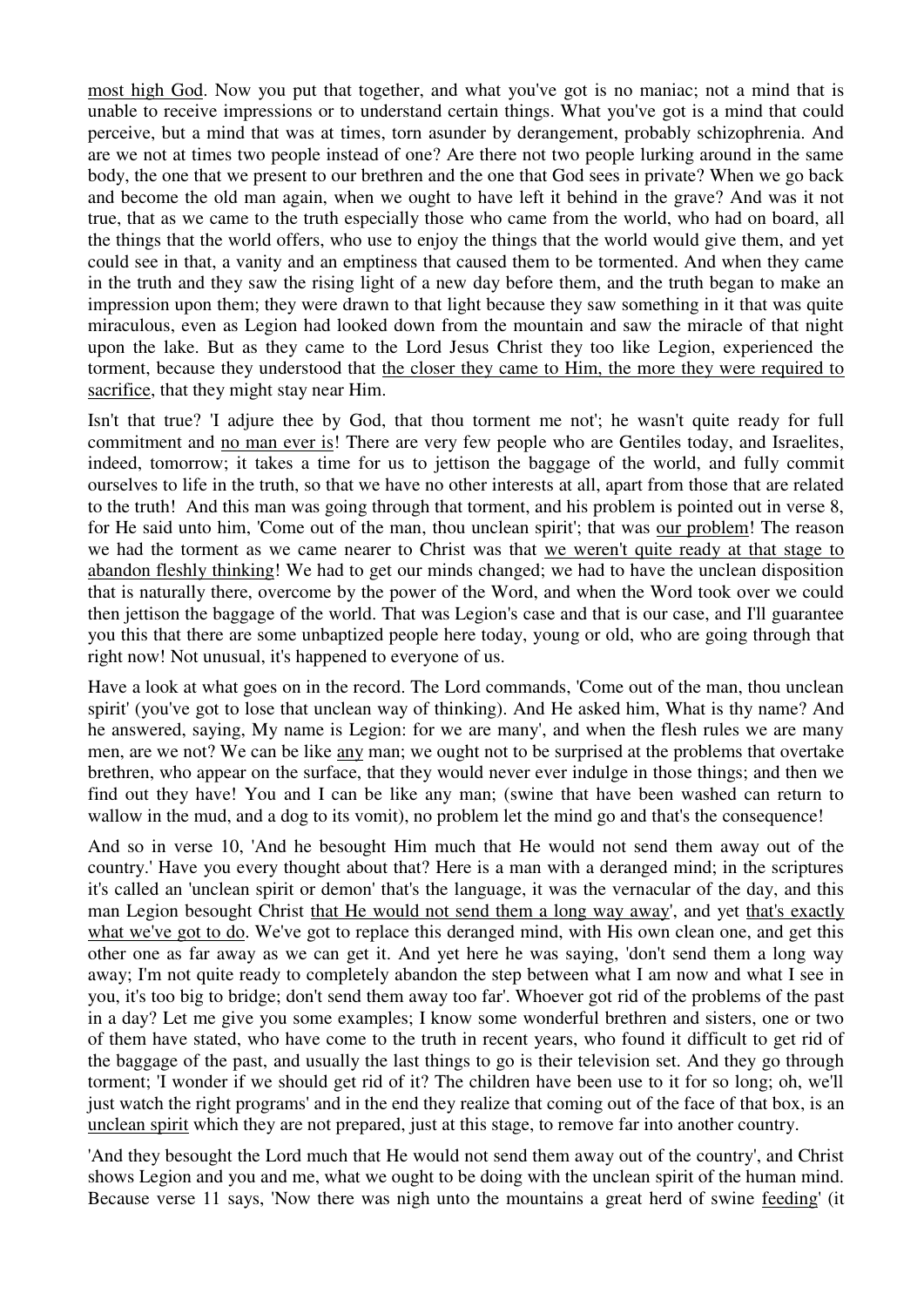could have said, 'a great herd of swine (stop). But it doesn't, it says 'there were a great herd of swine feeding'; ever seen swine feeding? ........... not even children eat like swine feeding. Sloppy as they might be swine when they feed, tear up the ground, they rout up the earth and they leave in their wake, a churned patch of ground that is boggy just like the waves of the ocean, which are churned up by the wind of a storm that night. That's the consequence of letting the flesh rage! and when our minds dominates our body, and vice versa, and we give ourselves as we did when we were Gentiles, to do what the flesh wants, we are like swine feeding. In our wake, we left churned up earth, get the idea of that? And it was next door to them as they stood upon the banks of that lake, high upon the mountain, up near the tombs where the dead lay, there was a great herd of swine feeding and tearing up the grass and the ground.

What did Christ do with the deranged mind of the man who was described as a demon, verse 12, 'And they besought Him saying, Send us into the swine, that we may enter into them', and Christ was pleased to do it, verse 13, 'And forthwith Jesus gave them leave. And the unclean spirits went out' and the insanity of that man's mind was transferred to the pigs. 'And entered into the swine: and the herd ran violently down a steep place into the sea (they were about two thousand:) and were choked in the sea'. And that's exactly what we've got to do with the mind of the flesh. And what the Lord was saying to Legion was, 'Legion, I understand your problem; I can be merciful towards it; I want you to learn a lesson. You see that herd of swine feeding; that's you, Legion, and you represent the Gentiles, (since there were 2,000 of them up there on that hill, and there's been 2,000 years from the time of Christ until now, when the Gentiles have had the opportunity to come into the faith. 2,000 years of opportunity; 2,000 swine)! I'll show you what the Gentiles are going to do, Legion. You represent them! What we've got to do is get rid of this unclean spirit so I'll transfer it into the swine.' And that's exactly what we were before we came to the truth. SWINE! and many of us were feeding. And when we realize, that that mind had to go, we buried it in water, and it was choked in the sea. It went down into the sides of a grave, and the sides of that mountain were like that, and in the side of that limestone rock were graves. And the record says 'they ran violently down' they were compelled to go down, and nothing would stop them. And when they reached the bottom can you imagine 2,000 fat hogs going into the water? It would have churned that lake up with great violence; and when they sunk beneath the surface and there were no more pigs to be seen, there was a great calm. And there will only ever be a great calm in our lives, if when we come to baptism, we get rid of the swine. If we want to hang on to the unclean spirit, we'll suffer; we'll be tormented by it. We've got to get rid of it, bury it, beneath the waters of baptism. Choke it out of our lives and God will bring a great calm! if not we will continue for the rest of our days, to struggle between flesh and spirit, which we know ........................ (tape turned.) It is only those who do not make the full commitment to be rid of an unclean spirit, who will end up leaving the truth.

That was the lesson of Legion, 'And they that fed the swine fled, and told it, verse 14, in the city and in the country. And they went out to see what it was that was done'. And what did they find when they went out? And they found this representative man, Legion, many, representing all nations, all peoples, the Gentiles included. What did they find when they went out, ? Did they find a man who now bore the name Legion; was he still many? NO; he was but one! Again, he was a representative man, and verse 15 says, 'They came to Jesus, and see him that was possessed with the devil, and had the legion, (he had the legion, he didn't have it anymore) and they found him sitting, and clothed, and in his right mind' (and you'll notice that your margin offers you a reference in Luke 8 verse 27, which we won't turn to, it just gives us one little more point of detail about Legion, and it tells us that he was naked when the Lord found him. He didn't have a garment) And all the ugliness of the flesh, which was manifest in him, and all the cuttings and the bleeding of his torment, were there to be seen in their stark horror; he was naked. That was your condition as it was mine, before we came to the truth; but when we did, we got a garment that was whiter than the garment that covers this table.

Where did we get it from? Where did Legion get his from? He got it from Christ, and there he was, sitting with Christ, as we sit with Christ in the heavenly places clothed in a white garment and moreover the record says, 'he was in his right mind'. The unclean spirit was gone; and the word for 'right mind' is the Greek word 'sophroneo' which the apostle Paul loves to use in his epistles, of a